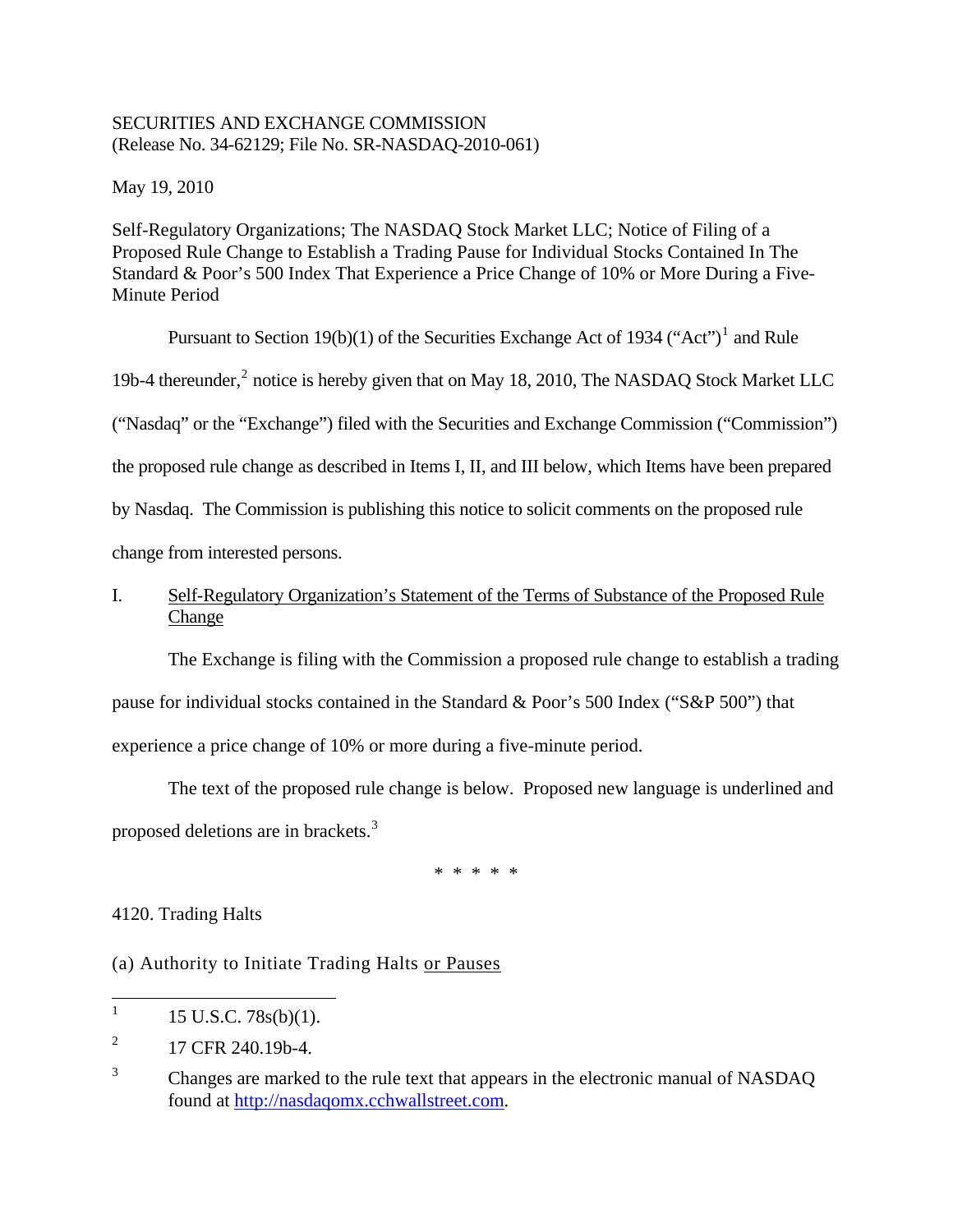In circumstances in which Nasdaq deems it necessary to protect investors and the public interest, Nasdaq, pursuant to the procedures set forth in paragraph (c):

 $(1) - (10)$  No Change.

(11) **s**hall, between 9:45 a.m. and 3:35 p.m., immediately pause trading for 5 minutes in any Nasdaq-listed security when the price of such security moves 10 percent or more within a 5 minute period. At the end of the trading pause, Nasdaq will re-open the security using the Halt Cross process set forth in Nasdaq Rule 4753. In the event of a significant imbalance at the end of a trading pause, Nasdaq may delay the re-opening of a security.

Nasdaq will issue a notification if it cannot resume trading for a reason other than a significant imbalance.

Price moves under this paragraph will be calculated by changes in each consolidated last-sale price disseminated by a network processor over a five minute rolling period measured continuously. Only regular way in-sequence transactions qualify for use in calculations of price moves. Nasdaq can exclude a transaction price from use if it concludes that the transaction price resulted from an erroneous trade.

If a trading pause is triggered under this paragraph, Nasdaq shall immediately notify the single plan processor responsible for consolidation of information for the security pursuant to Rule 603 of Regulation NMS under the Securities Exchange Act of 1934. If a primary listing market issues an individual stock trading pause, Nasdaq will pause trading in that security until trading has resumed on the primary listing market or notice has been received from the primary listing market that trading may resume. If the primary listing market does not reopen within 10 minutes of notification of a trading pause, Nasdaq may resume trading the security.

The provisions of this paragraph shall only apply to securities in the Standard  $\&$  Poor's 500 Index.

The provisions of this paragraph shall be in effect during a pilot set to end on December 10, 2010.

(b) No Change.

(c) Procedure for Initiating a Trading Halt

 $(1) - (6)$  No Change.

(7)

(A) A trading halt <u>or pause</u> initiated under Rule  $4120(a)(1)$ ,  $(4)$ ,  $(5)$ ,  $(6)$ ,  $(9)$ ,  $[or]$   $(10)$ ,  $(11)$  or Rule 4120(b)shall be terminated when Nasdaq releases the security for trading. Prior to terminating the halt, there will be a 5-minute Display Only Period during which market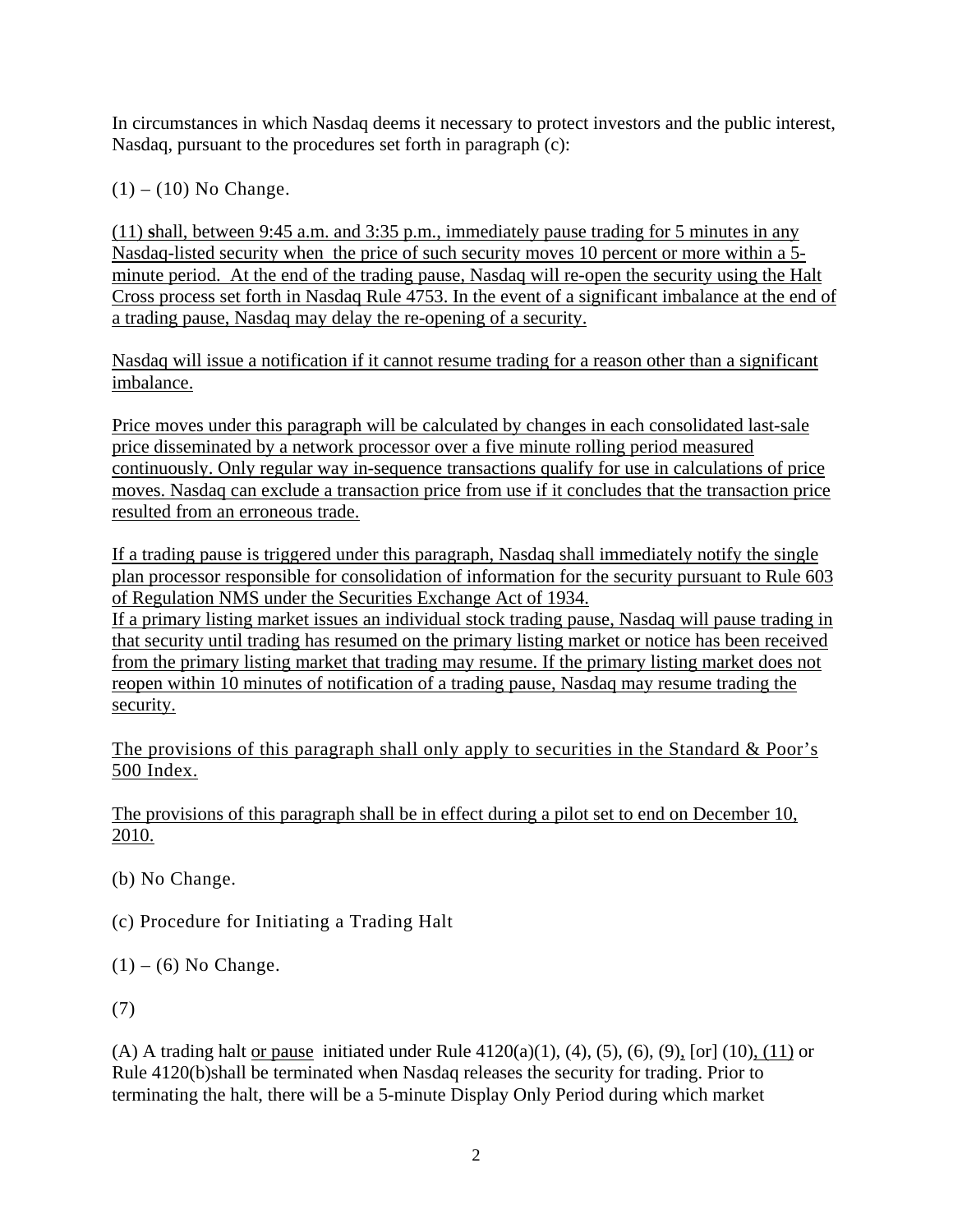participants may enter quotations and orders in that security in Nasdaq systems. At the conclusion of the 5-minute Display Only Period, the security shall be released for trading unless Nasdaq extends the Display Only Period for an additional 1-minute period pursuant to subparagraph (C) below. At the conclusion of the Display Only Period, trading shall immediately resume pursuant to Rule 4753.

(B) No Change.

(C) If at the end of a Display Only Period, Nasdaq detects an [liquidity] order imbalance in the security, Nasdaq will extend the Display Only Period as permitted under subparagraphs (A) and (B) above. [Liquidity] Order [I]imbalances shall be established when (i) the Current Reference Prices, as defined in Rule  $4753(a)(2)(A)$ , disseminated 15 seconds and immediately prior to the end of the Display Only Period differ by more than the greater of 5 percent or 50 cents, or (ii) all buy or sell market orders will not be executed in the cross.

\* \* \* \* \*

4753 . Nasdaq Halt and Imbalance Crosses

(a) No Change.

(b) Processing of Nasdaq Halt Cross. For Nasdaq-listed securities that are the subject of a trading halt or pause initiated pursuant to Rule  $4120(a)(1)$ ,  $(4)$ ,  $(5)$ ,  $(6)$  [or],  $(7)$ or 11, the Nasdaq Halt Cross shall occur at the time specified by Nasdaq pursuant to Rule 4120, and Market hours trading shall commence when the Nasdaq Halt Cross concludes.

 $(1) - (5)$  No Change.

 $(c) - (d)$  No Change.

\* \* \* \* \*

## II. Self-Regulatory Organization's Statement of the Purpose of, and Statutory Basis for, the Proposed Rule Change

In its filing with the Commission, the Exchange included statements concerning the

purpose of and basis for the proposed rule change and discussed any comments it received on the

proposed rule change. The text of these statements may be examined at the places specified in

Item IV below. The Exchange has prepared summaries, set forth in Sections A, B, and C below, of

the most significant aspects of such statements.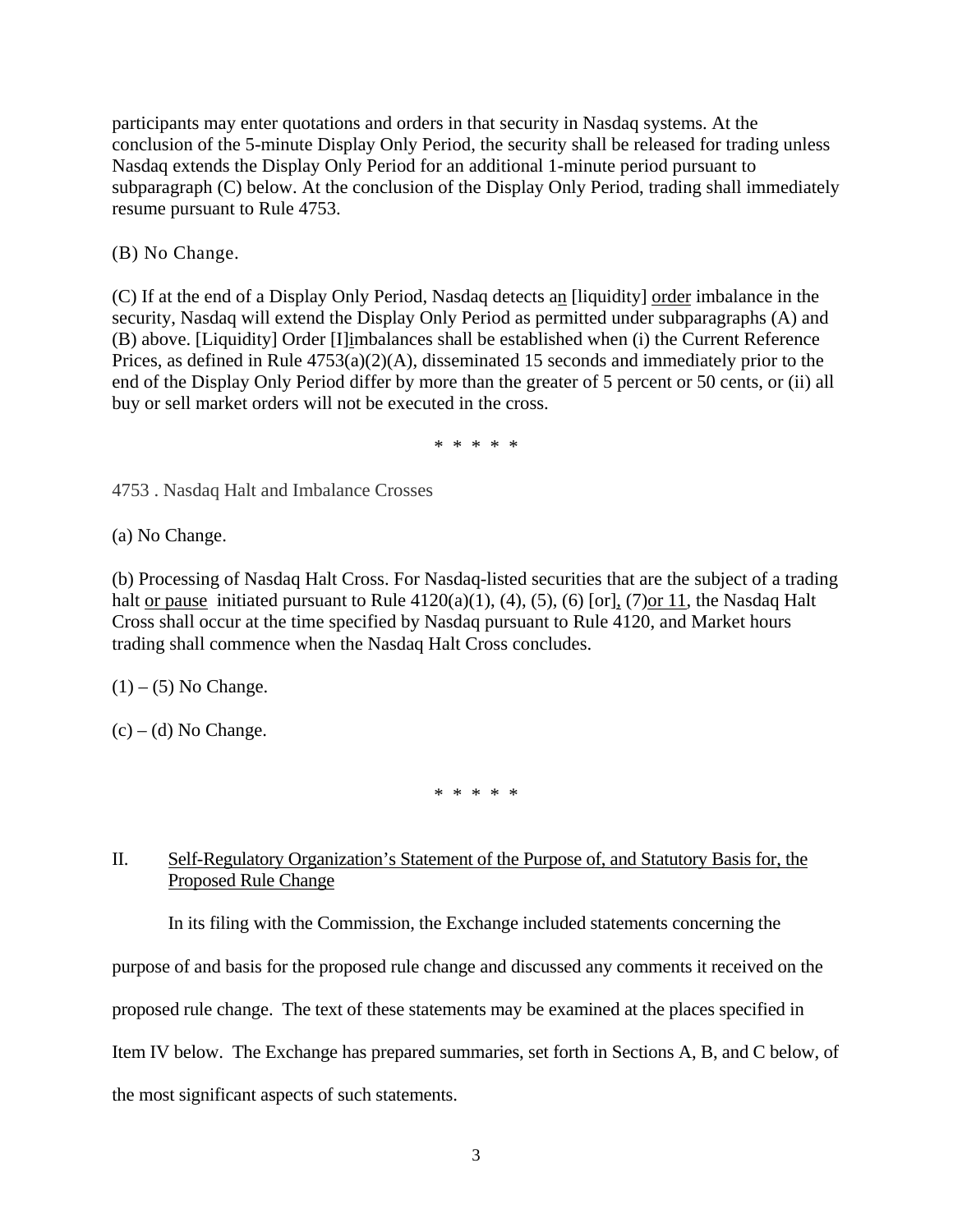### A. Self-Regulatory Organization's Statement of the Purpose of, and Statutory Basis for, the Proposed Rule Change

1. Purpose

Nasdaq proposes to adopt rules to provide for a trading pause for individual securities for which the Exchange is the primary listing market if the price of such security moves 10% or more from a sale in a preceding five-minute period. The Exchange is proposing this rule addition in consultation with other markets and staff of the Securities and Exchange Commission to provide for uniform market-wide trading pause standards for individual securities in the S&P 500® Index that experience a rapid price movement, as set forth below.

The Exchange is proposing that this rule be implemented on a pilot basis, set to end on December 10, 2010. During this pilot period, the rule would be in effect only with respect to securities included in the S&P 500<sup>®</sup> Index. During that pilot period, the Exchange will continue to assess whether additional securities need to be added and whether the parameters of the rule would need to be modified to accommodate trading characteristics of different securities.

As proposed, the rule would enable the Exchange to pause trading in an individual security listed on the Exchange if the price moves by 10% as compared to prices of that security in the preceding five-minute period during a trading day. To enable the market to absorb the opening price of a security and to participate in the close, as proposed, the proposed rule would be in effect from 9:45 a.m. to 3:35 p.m., Eastern Time.

Proposed Rule  $4120(a)(11)$  sets forth the re-opening procedures following a trading pause. As proposed, NASDAQ would be responsible for re-opening trading at the end of the trading pause using existing procedures for the NASDAQ Halt Cross set forth in Rule 4753.

Unlike a re-opening following a regulatory halt, the re-opening of a security following a trading pause shall be at the end of the trading pause. However, in the event of a significant

4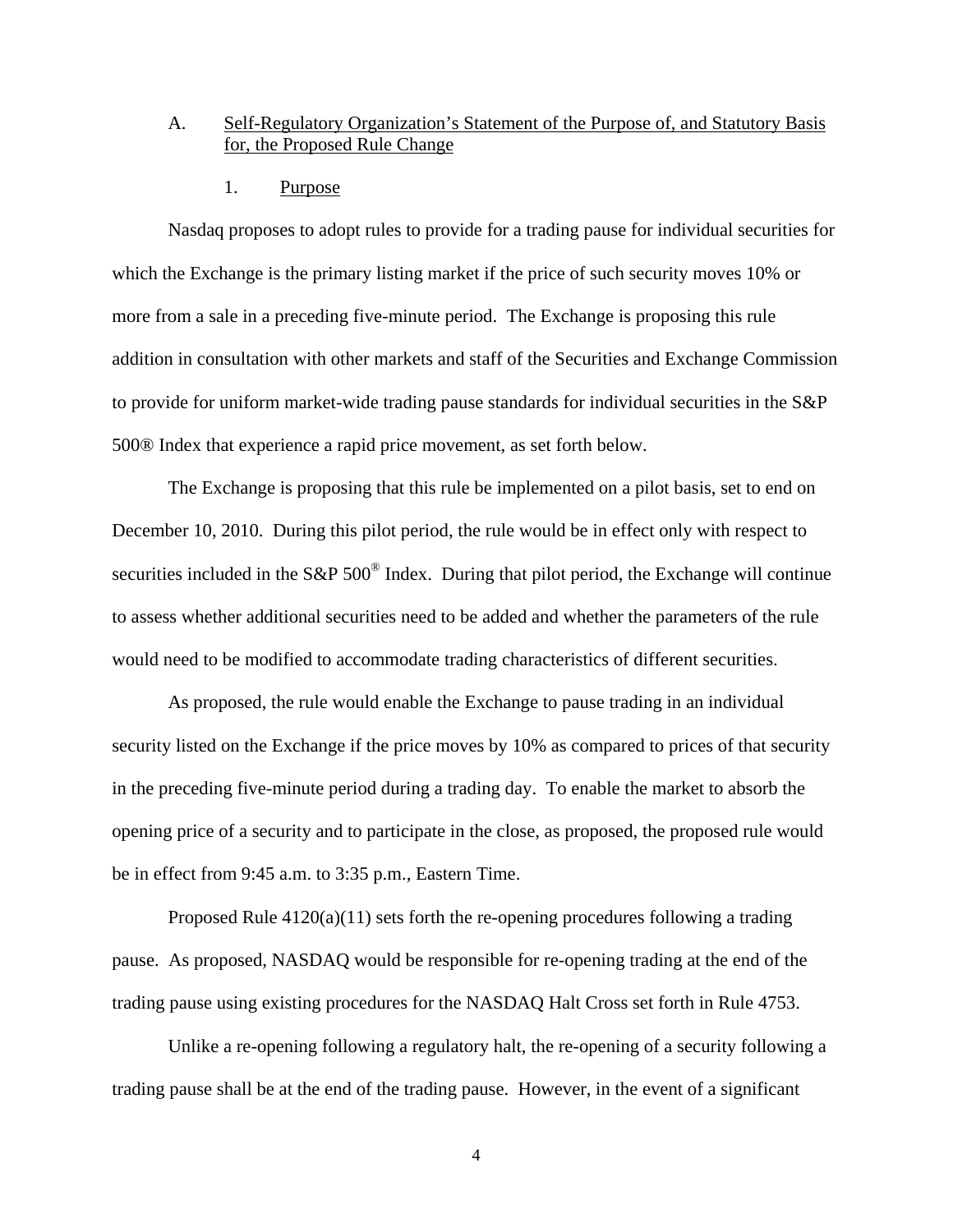imbalance, the Exchange may delay the re-opening of the security past the five-minute trading pause period. The Exchange will notify other markets if it cannot reopen because of issues unrelated to an imbalance, thereby enabling other markets to resume trading even if the primary market has not re-opened. The Exchange notes that if it re-opens the security after other markets have resumed trading, such reopening is subject to Rule 611(b)(3) of Regulation NMS as an exception to the Order Protection Rule.

The 10% or more move in price will be calculated by changes in each consolidated lastsale price disseminated by a network processor over a five minute rolling period measured continuously. In the first five minutes of the calculation period, prices for comparison will not be based on five minutes of trading in that security. For example, a trade at 9:45:05 will be compared only to trades between 9:45:00 and 9:45:05. The last potential trade to trigger a pause will be at 3:35 p.m., so that such trading pause will end at 3:40 p.m.

As proposed, only regular way, in-sequence transactions qualify as [sic] use in price movement calculations. To attempt to ensure that erroneous executions do not trigger a trading pause, the Exchange also proposes that it can exclude a transaction price from use in calculating price movements if it concludes that the transaction price resulted from an erroneous execution.

The proposed rule further provides that if a trading pause is triggered, the Exchange will immediately notify the single plan processor responsible for consolidation of information for the security.

The Exchange further proposes to include in the rule that if the listing market for a security pauses under its respective rules, the Exchange will also pause trading in that security until the listing market has either resumed trading or the Exchange has received notice from the primary listing market that trading may resume. Moreover, if the primary listing market does not

5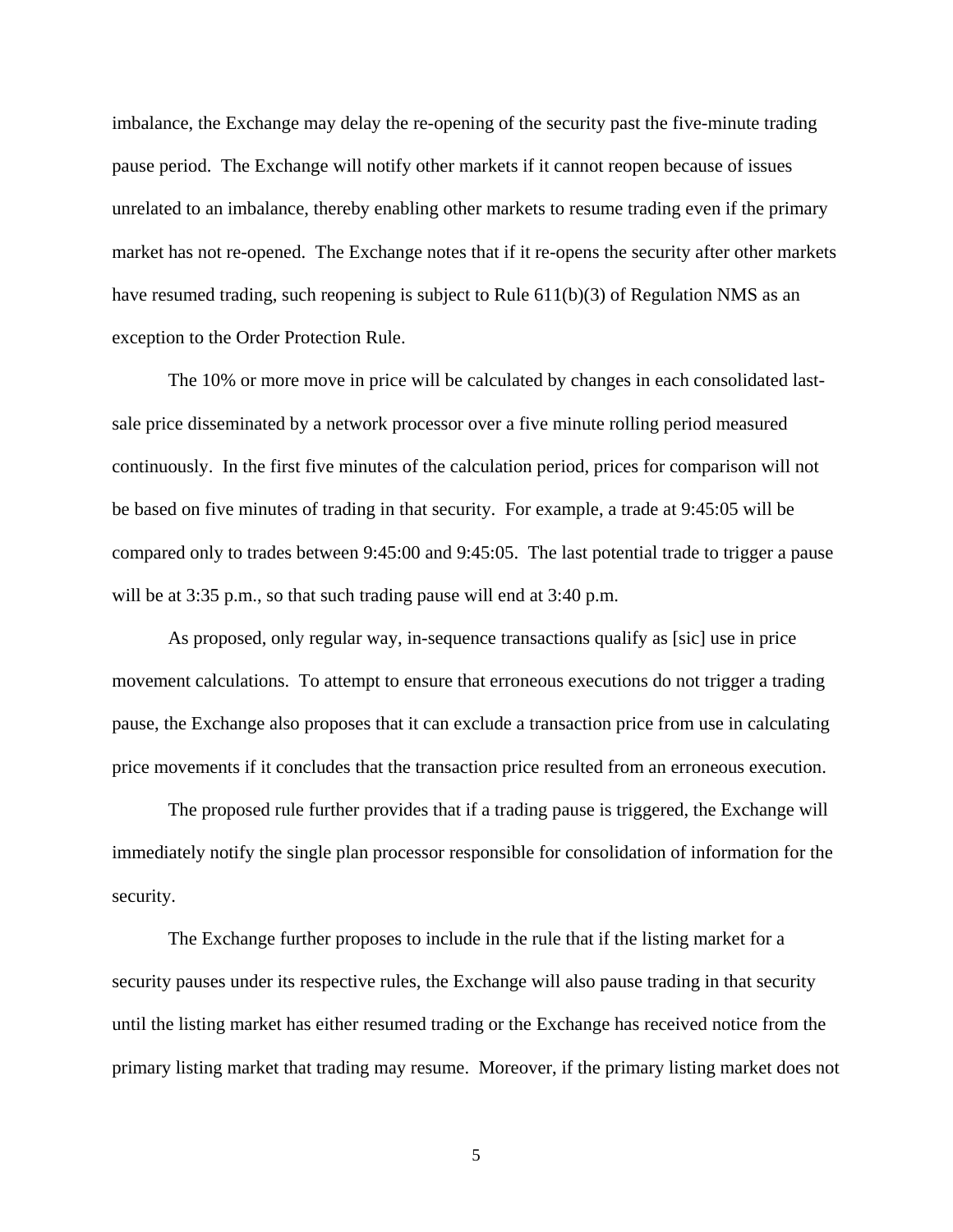reopen trading in the security within 10 minutes of notification of a trading pause, the Exchange may resume trading of the security.

## 2. Statutory Basis

The statutory basis for the proposed rule change is Section 6(b)(5) of the Securities Exchange Act of 193[4](#page-5-0) (the "Act"), $4$  which requires the rules of an exchange to promote just and equitable principles of trade, to remove impediments to and perfect the mechanism of a free and open market and a national market system and, in general, to protect investors and the public interest. The proposed rule change also is designed to support the principles of Section  $11A(a)(1)^5$  $11A(a)(1)^5$  of the Act in that it seeks to assure fair competition among brokers and dealers and among exchange markets. The Exchange believes that the proposed rule meets these requirements in that it promotes transparency and uniformity across markets concerning decisions to pause trading in a security when there are significant price movements.

## B. Self-Regulatory Organization's Statement on Burden on Competition

The Exchange does not believe that the proposed rule change will result in any burden on competition that is not necessary or appropriate in furtherance of the purposes of the Act.

C. Self-Regulatory Organization's Statement on Comments on the Proposed Rule Change Received from Members, Participants or Others

Written comments on the proposed rule change were neither solicited nor received.

III. Date of Effectiveness of the Proposed Rule Change and Timing for Commission Action Within 35 days of the date of publication of this notice in the Federal Register or

<span id="page-5-0"></span> $\frac{1}{4}$ 15 U.S.C. 78f(b)(5).

<span id="page-5-1"></span><sup>5</sup> 15 U.S.C. 78k-1(a)(1).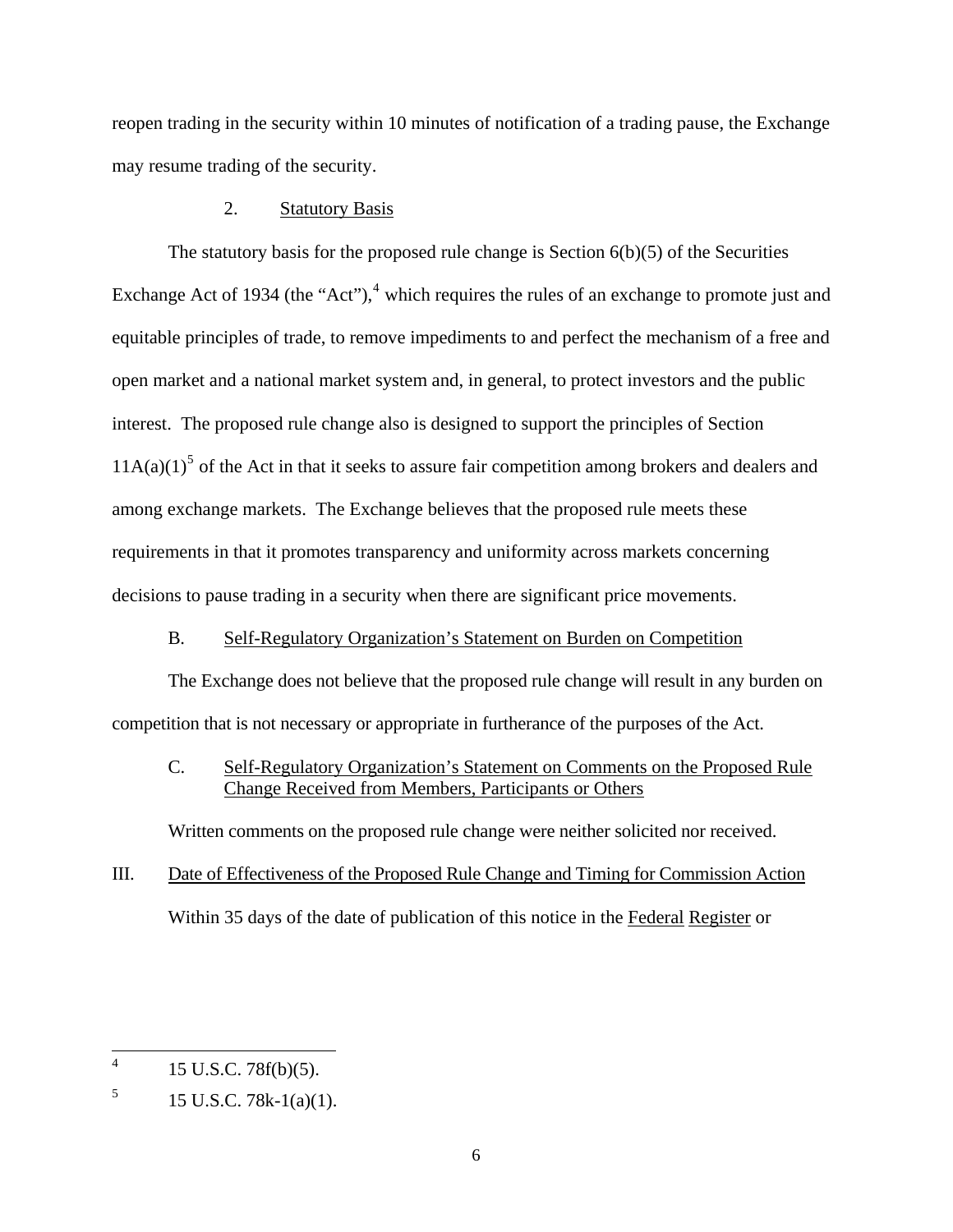within such longer period (i) as the Commission may designate up to 90 days of such date if it finds such longer period to be appropriate and publishes its reasons for so finding or (ii) as to which the self-regulatory organization consents, the Commission will:

- (A) by order approve the proposed rule change, or
- (B) institute proceedings to determine whether the proposed rule change should be disapproved.<sup>[6](#page-6-0)</sup>

#### IV. Solicitation of Comments

Interested persons are invited to submit written data, views, and arguments concerning the foregoing, including whether the proposed rule change is consistent with the Act. Comments may be submitted by any of the following methods:

#### Electronic comments:

- Use the Commission's Internet comment form (<http://www.sec.gov/rules/sro.shtml>); or
- Send an e-mail to [rule-comments@sec.gov.](mailto:rule-comments@sec.gov) Please include File Number SR-Nasdaq-2010-061 on the subject line.

#### Paper comments:

• Send paper comments in triplicate to Elizabeth M. Murphy, Secretary, Securities and Exchange Commission, Station Place, 100 F Street, NE, Washington, DC 20549-1090.

All submissions should refer to File Number SR-Nasdaq-2010-061. This file number should be included on the subject line if e-mail is used. To help the Commission process and review your comments more efficiently, please use only one method. The Commission will post all comments on the Commission's Internet Web site (http://www.sec.gov/rules/sro.shtml). Copies

<span id="page-6-0"></span> 6 The Commission notes that the Exchange has requested accelerated approval of the filing.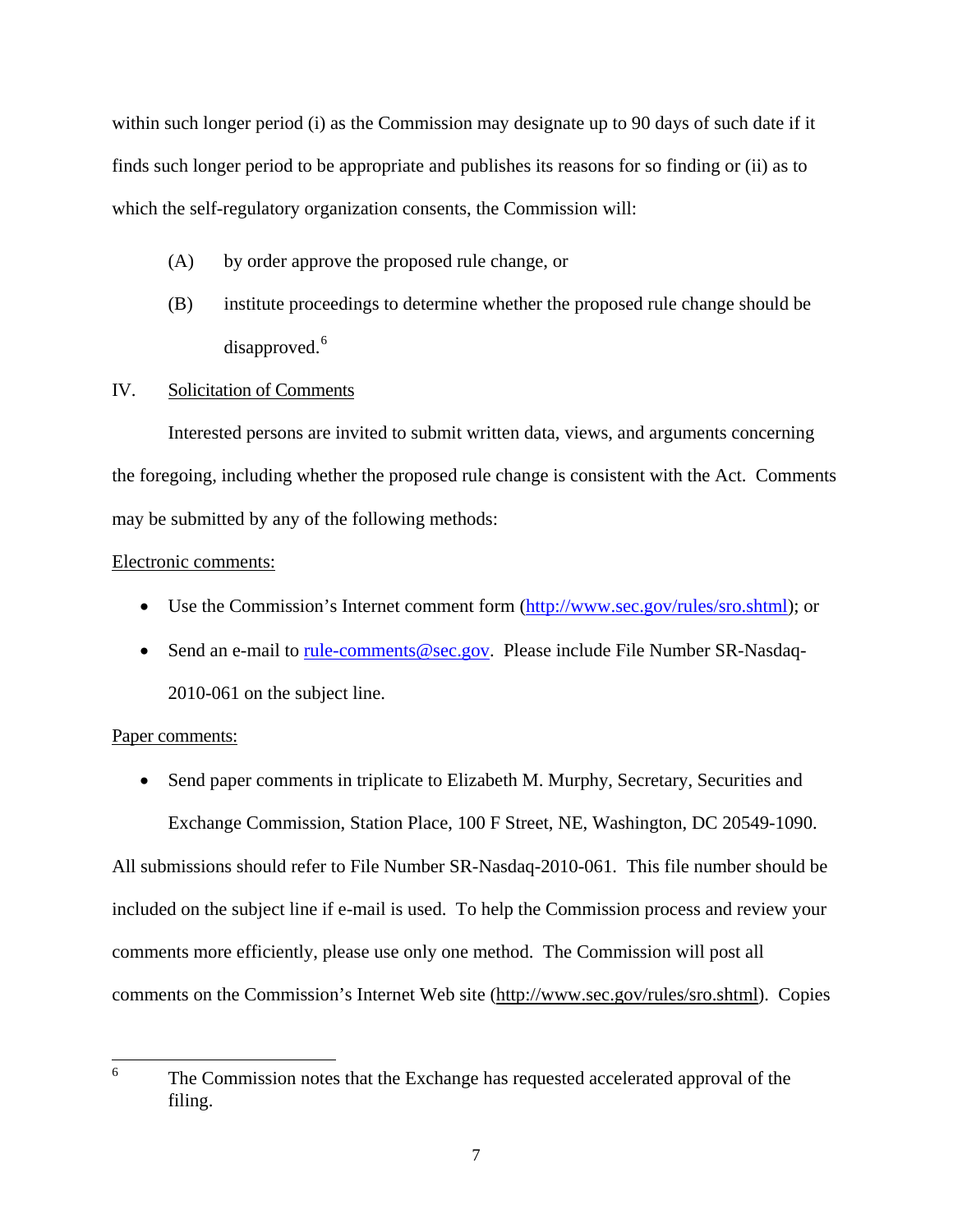of the submission, all subsequent amendments, all written statements with respect to the proposed rule change that are filed with the Commission, and all written communications relating to the proposed rule change between the Commission and any person, other than those that may be withheld from the public in accordance with the provisions of 5 U.S.C. 552, will be available for Web site viewing and printing in the Commission's Public Reference Room, 100 F Street, NE, Washington, DC 20549, on official business days between the hours of 10:00 a.m. and 3:00 p.m. Copies of such filing also will be available for inspection and copying at the principal office of Nasdaq. All comments received will be posted without change; the Commission does not edit personal identifying information from submissions. You should submit only information that you wish to make publicly available. All submissions should refer